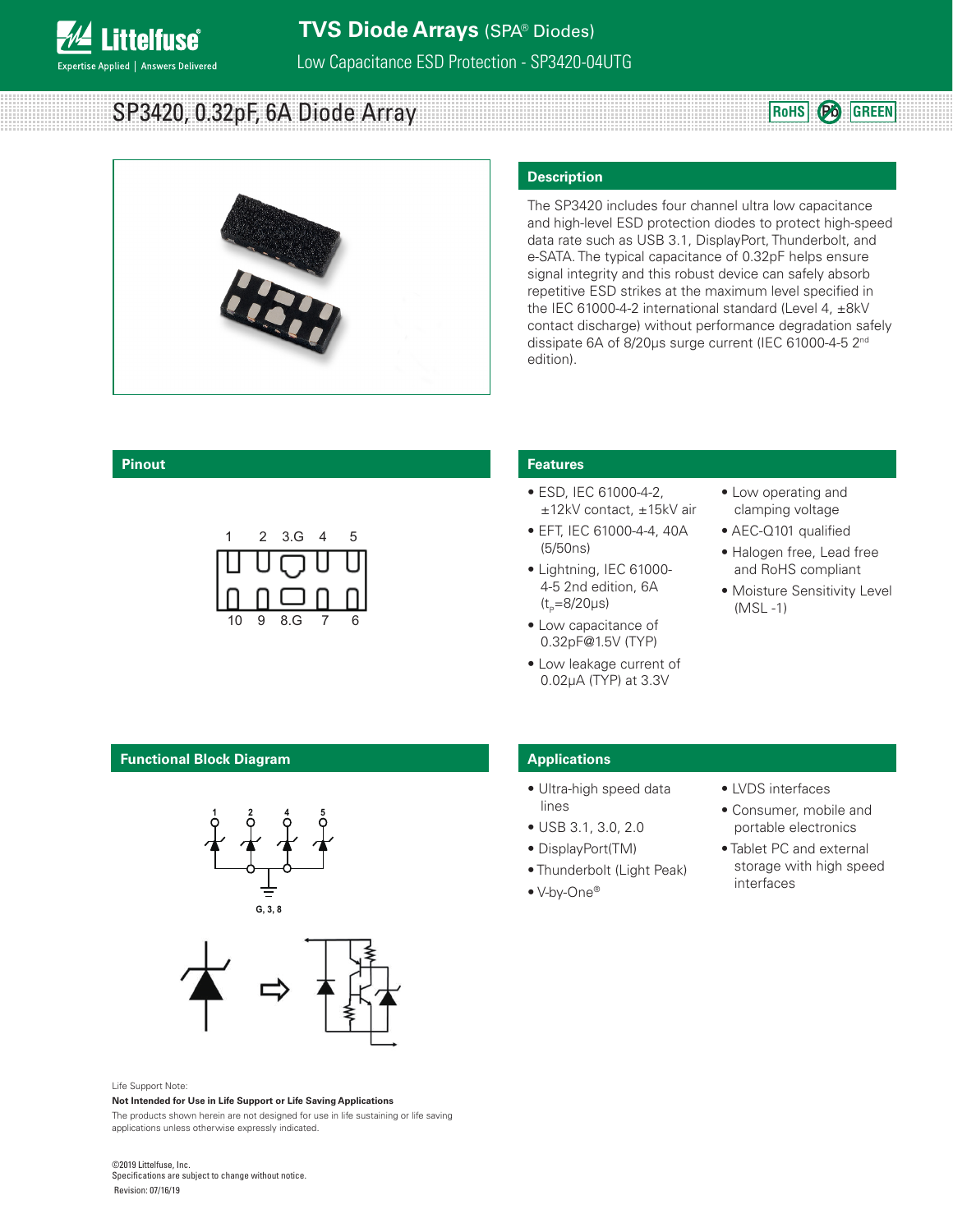# **TVS Diode Arrays** (SPA® Diodes)

Low Capacitance ESD Protection - SP3420-04UTG

#### **Absolute Maximum Ratings**

| Symbol      | Parameter                              | Value        | <b>Units</b>   |
|-------------|----------------------------------------|--------------|----------------|
| 'PP         | Peak Current ( $t_{\text{g}}$ =8/20µs) |              |                |
| OP          | <b>Operating Temperature</b>           | $-40$ to 125 | $\circ$ $\cap$ |
| <b>STOR</b> | Storage Temperature                    | $-55$ to 150 |                |

#### Notes:

*CAUTION: Stresses above those listed in "Absolute Maximum Ratings" may cause permanent damage to the component. This is a stress only rating and operation of the component at these or any other conditions above those indicated in the operational sections of this specification is not implied.*

| Electrical Characteristics ( $T_{\text{co}}$ =25°C) |                                |                                               |            |                |            |              |
|-----------------------------------------------------|--------------------------------|-----------------------------------------------|------------|----------------|------------|--------------|
| Parameter                                           | Symbol                         | <b>Test Conditions</b>                        | <b>Min</b> | Typ            | <b>Max</b> | <b>Units</b> |
| Reverse Standoff Voltage                            | $V_{RWM}$                      | $I_R = 1 \mu A$                               |            |                | 3.3        | $\vee$       |
| Breakdown Voltage                                   | $\mathsf{V}_{\text{\tiny BR}}$ | $I_R = 1mA$                                   | 6.5        | 8.5            |            | $\vee$       |
| Reverse Leakage Current                             | $I_{LEAK}$                     | $V_{p} = 3.3V$                                |            | 0.02           | 0.1        | μA           |
| <b>Holding Voltage</b>                              | $V_{HOLD}$                     | I/O to GND                                    |            | 1.7            |            | $\vee$       |
| Clamp Voltage <sup>1</sup>                          |                                | $I_{\rm pp} = 1A$ , t <sub>n</sub> =8/20µs    |            | 2.7            | 3.5        | $\vee$       |
|                                                     | $\mathsf{V}_{\rm c}$           | $I_{\text{pp}} = 6A$ , t <sub>n</sub> =8/20µs |            | $\overline{4}$ | 6          | $\vee$       |
| Dynamic Resistance <sup>2</sup>                     | $R_{DYN}$                      | TLP, $t_{n} = 100$ ns                         |            | 0.3            |            | $\Omega$     |
| ESD Withstand Voltage <sup>1,3</sup>                |                                | IEC 61000-4-2 (Contact Discharge)             | ±12        |                |            | kV           |
|                                                     | $\mathsf{V}_{\texttt{ESD}}$    | IEC 61000-4-2 (Air Discharge)                 | ±15        |                |            | kV           |
| Diode Capacitance <sup>1</sup>                      | $C_{\text{IVO-GND}}$           | Reverse Bias=1.5V, f=1MHz                     |            | 0.32           | 0.35       | pF           |

Notes:

1Parameter is guaranteed by design and/or component characterization.

2 Transmission Line Pulse (TLP) test setting : Std.TDR(50Ω),tp=100ns, tr=0.2ns ITLP and VTLP averaging window: start t1=70ns to end t2=90ns

3 Device stressed with ten non-repetitive ESD pulses.

#### **8/20μs Pulse Waveform**



#### **Capacitance vs. Reverse Bias**

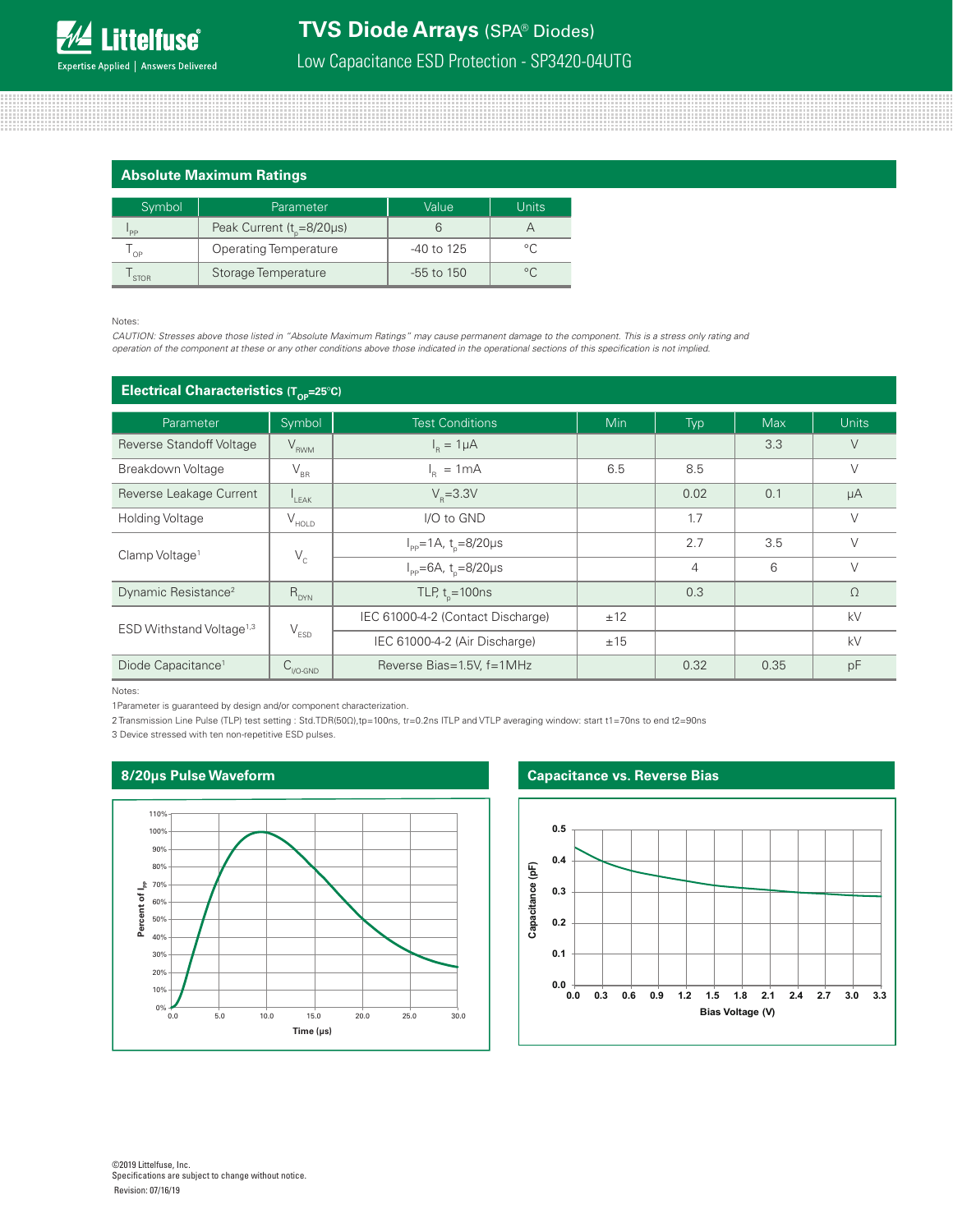**Littelfuse**® Expertise Applied | Answers Delivered

# Low Capacitance ESD Protection - SP3420-04UTG

### **Positive Transmission Line Pulsing (TLP) Plot**



#### **Clamping Voltage vs. Peak Pulse Current**





## **Negative Transmission Line Pulsing (TLP) Plot**



**IEC 61000−4−2 +8 kV Contact ESD Clamping Voltage IEC 61000−4−2 -8 kV Contact ESD Clamping Voltage**

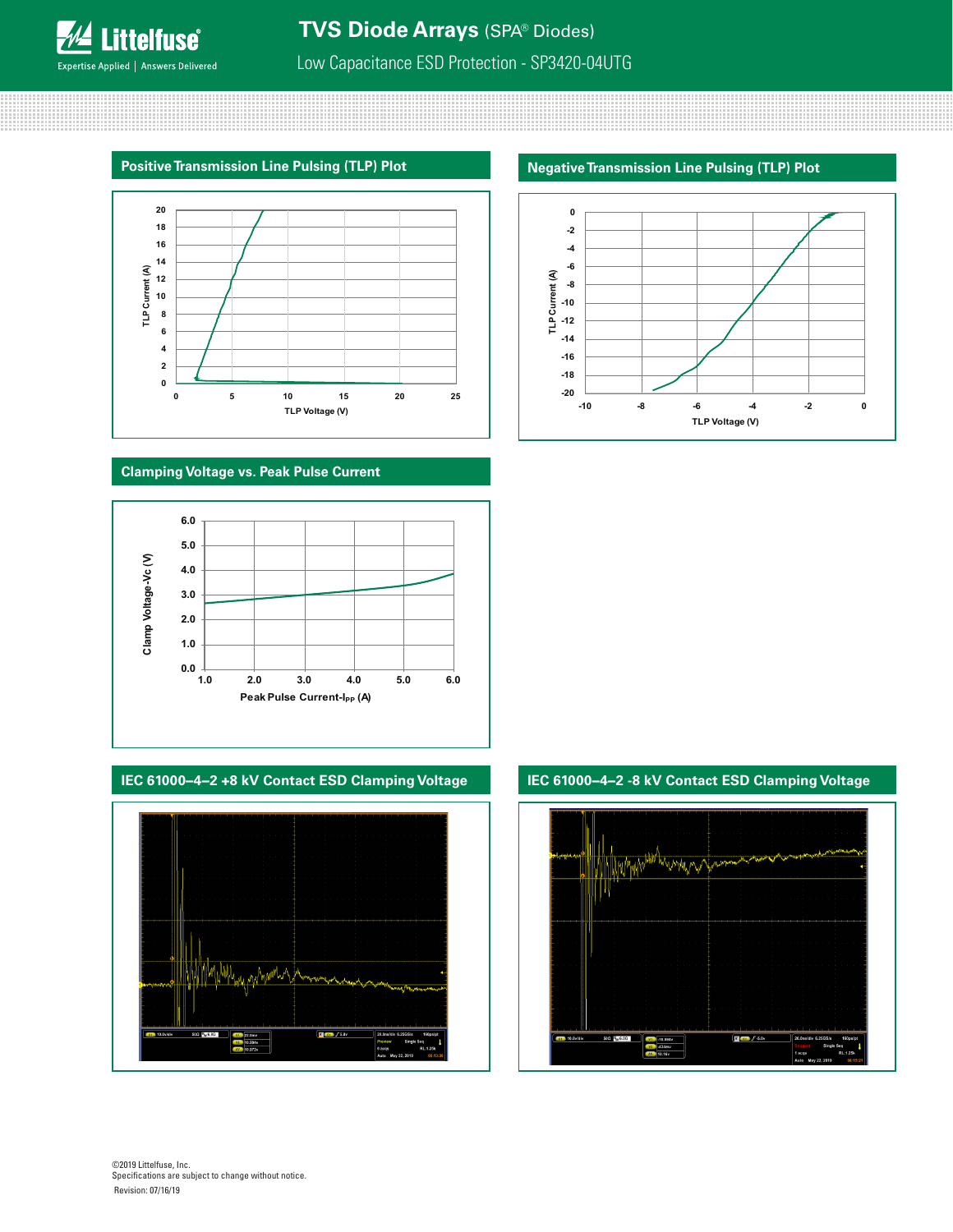# **TVS Diode Arrays** (SPA® Diodes)

Low Capacitance ESD Protection - SP3420-04UTG

#### **Soldering Parameters**

| <b>Reflow Condition</b>                                 |                                          | Pb - Free assembly |  |
|---------------------------------------------------------|------------------------------------------|--------------------|--|
| Pre Heat                                                | - Temperature Min (T <sub>s(min)</sub> ) | $150^{\circ}$ C    |  |
|                                                         | - Temperature Max (T <sub>s(max)</sub> ) | $200^{\circ}$ C    |  |
|                                                         | - Time (min to max) $(tn)$               | $60 - 180$ secs    |  |
| Average ramp up rate (Liquidus) Temp $(T_1)$<br>to peak |                                          | 3°C/second max     |  |
| $T_{S(max)}$ to $T_{L}$ - Ramp-up Rate                  |                                          | 3°C/second max     |  |
| Reflow                                                  | - Temperature (T,) (Liquidus)            | $217^{\circ}$ C    |  |
|                                                         | - Temperature (t,)                       | $60 - 150$ seconds |  |
| Peak Temperature (T <sub>D</sub> )                      |                                          | 260+0/-5 °C        |  |
| Time within 5°C of actual peak<br>Temperature $(t_n)$   |                                          | $20 - 40$ seconds  |  |
| Ramp-down Rate                                          |                                          | 6°C/second max     |  |
| Time 25°C to peak Temperature (T <sub>e</sub> )         |                                          | 8 minutes Max.     |  |
| Do not exceed                                           |                                          | $260^{\circ}$ C    |  |



| <b>Ordering Information</b> |                     |                 |
|-----------------------------|---------------------|-----------------|
| Part Number                 | Package             | Min. Order Qtv. |
| SP3420-04UTG                | µDFN-10 (2.5x1.0mm) | 3000            |

### **Product Characteristics**

| <b>Lead Plating</b>       | <b>PPF</b>                                                |
|---------------------------|-----------------------------------------------------------|
| <b>Lead Material</b>      | Copper Alloy                                              |
| <b>Substrate Material</b> | Silicon                                                   |
| <b>Body Material</b>      | Molded Compound                                           |
| <b>Flammability</b>       | UL Recognized compound meeting<br>flammability rating V-0 |



## **Part Marking System Part Marking System Part Numbering System**